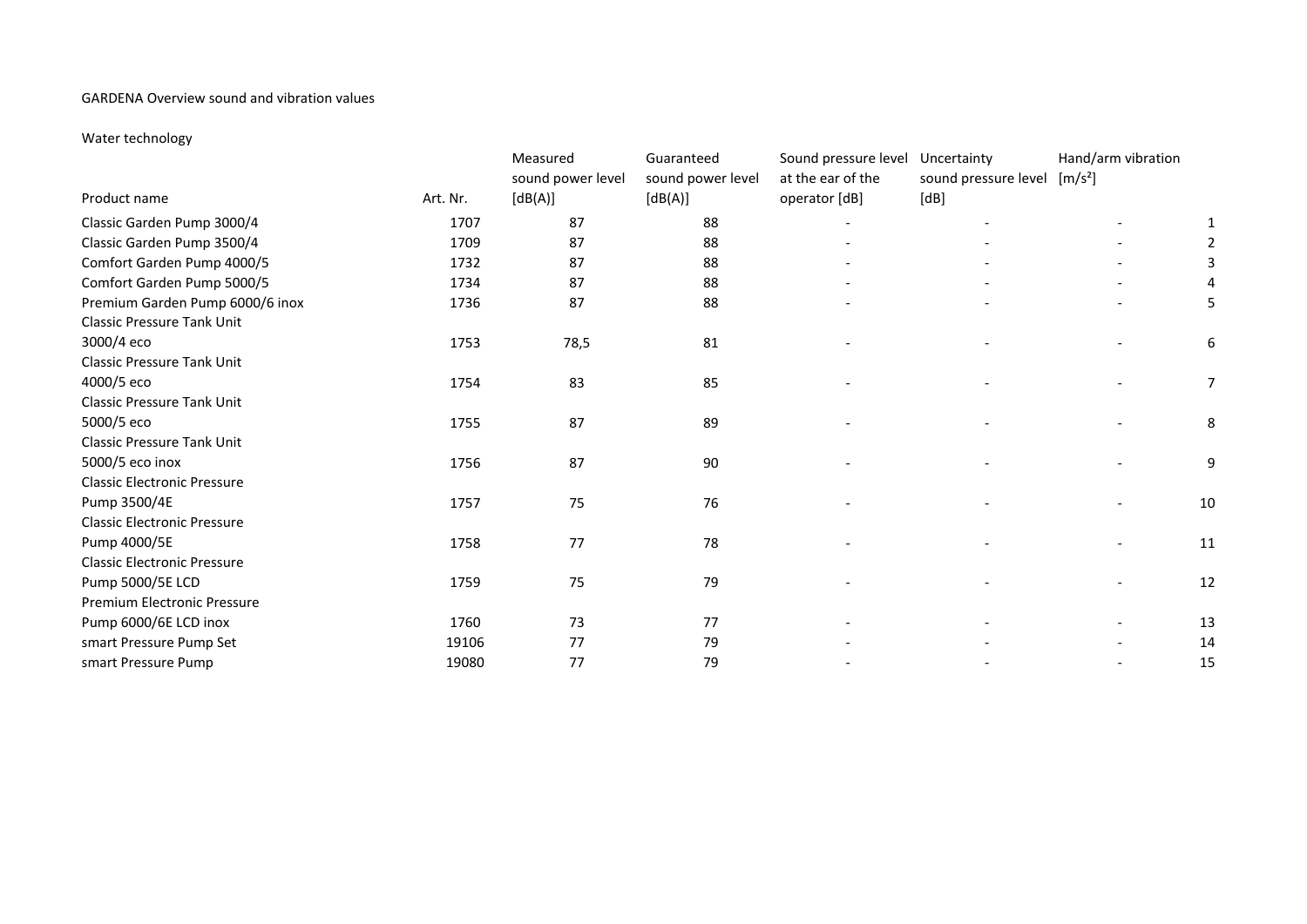## Garden technology

|                                                              |          | Measured          | Guaranteed        | Sound pressure level Uncertainty |                                          | Hand/arm vibration |    |
|--------------------------------------------------------------|----------|-------------------|-------------------|----------------------------------|------------------------------------------|--------------------|----|
|                                                              |          | sound power level | sound power level | at the ear of the                | sound pressure level [m/s <sup>2</sup> ] |                    |    |
| Product name                                                 | Art. Nr. | [dB(A)]           | [dB(A)]           | operator [dB]                    | [dB]                                     |                    |    |
| smart SILENO Set                                             | 19060    | 58                | 60                |                                  |                                          |                    | 16 |
| smart SILENO+ Set                                            | 19061    | 58                | 60                |                                  |                                          |                    | 17 |
| Robotic Lawnmower SILENO                                     | 4052     | 58                | 60                |                                  |                                          |                    | 18 |
| Robotic Lawnmower SILENO+                                    | 4054     | 58                | 60                |                                  |                                          |                    | 19 |
| Robotic Lawnmower R40Li                                      | 4071     | 56                | 58                |                                  |                                          |                    | 20 |
| Robotic Lawnmower R70Li                                      | 4072     | 58                | 60                |                                  |                                          |                    | 21 |
| Electric Lawnmower PowerMax <sup>™</sup> 37 E                | 4075     | 93                | 96                | 81                               | 2,5                                      | < 2, 5             | 22 |
| Electric Lawnmower PowerMax <sup>™</sup> 42 E                | 4076     | 95                | 96                | 84                               | 2,5                                      | < 2, 5             | 23 |
| Electric Lawnmower PowerMax <sup>™</sup> 1200/32             | 5032     | 91                | 92                | 77                               | 3                                        | 2,51               | 24 |
| Accu Lawnmower PowerMax™ Li-40/32                            | 5033     | 86                | 87                | 73                               | 3                                        | < 2, 5             | 25 |
| Accu Lawnmower PowerMax <sup>™</sup> Li-40/32 without batter | 5033     |                   |                   |                                  |                                          |                    | 26 |
| Electric Lawnmower PowerMax <sup>™</sup> 1400/34             | 5034     | 91                | 93                | 81                               | 3                                        | < 2, 5             | 27 |
| Accu Rechargeable Cylinder Lawnmower 380 Li                  | 4025     | 85                | 86                | 70                               | 3                                        | < 2, 5             | 28 |
| Electric Cylinder Lawnmower 380 EC                           | 4028     | 91                | 92                | 77                               | 3                                        | < 2, 5             | 29 |
| Electric Lawn Rake ES 500                                    | 4066     | 89                | 91                | 77                               | 3                                        | < 2, 5             | 30 |
| Accu-Trimmer SmallCut 300 Accu                               | 8844     | 89                | 96                | 76                               | 2,5                                      | $\overline{7}$     | 31 |
| Accu-Trimmer SmallCut 300 Accu*                              | 8844     | 86                | 88                | 75                               | 3                                        | 2,6                | 32 |
| Electric Lawn Aerator EVC 1000                               | 4068     | 93                | 94                | 78                               | 3                                        | < 2, 5             | 33 |
| Turbotrimmer SmallCut 300/23                                 | 9805     | 92                | 94                | 83                               | 3                                        | 4,3                | 34 |
| Turbotrimmer SmallCut Plus 350/23                            | 9806     | 92                | 94                | 83                               | 3                                        | 4,3                | 35 |
| Turbotrimmer EasyCut 400/25                                  | 9807     | 92                | 95                | 80                               | 3                                        | 3                  | 36 |
| Turbotrimmer ComfortCut 450/25                               | 9808     | 93                | 94                | 84                               | 3                                        | < 2, 5             | 37 |
| Turbotrimmer ComfortCut Plus 500/27                          | 9809     | 94                | 96                | 83                               | 3                                        | < 2, 5             | 38 |
| Turbotrimmer PowerCut Plus 650/30                            | 9811     | 93                | 96                | 83                               | 3                                        | < 2, 5             | 39 |
| Set Accu-Trimmer EasyCut Li-18/23R                           | 9823-20  | 83                | 88                | 68                               | 3                                        | < 2, 5             | 40 |
| Accu-Trimmer EasyCut Li-18/23 without battery                | 9823-55  | 83                | 88                | 68                               | 3                                        | < 2, 5             | 41 |
| Set Accu-Trimmer ComfortCut Li-18/23R                        | 9825-20  | 82                | 86                | 68                               | 3                                        | < 2, 5             | 42 |
| Accu-Trimmer ComfortCut Li-18/23 without battery             | 9825-55  | 86                | 86                | 68                               | 3                                        | < 2, 5             | 43 |
| Accu Grass Shears ClassicCut                                 | 8885     |                   |                   |                                  |                                          | < 2, 5             | 44 |
| <b>Accu Grass Shears ComfortCut</b>                          | 8893     |                   |                   |                                  |                                          | < 2, 5             | 45 |
| Accu Shrub Shears ComfortCut                                 | 8895     | 78                | 80                |                                  |                                          | < 2, 5             | 46 |
| Set Accu Grass and Boxwood Shears ClassicCut                 | 8887     | 77                | 79                |                                  |                                          | < 2, 5             | 47 |